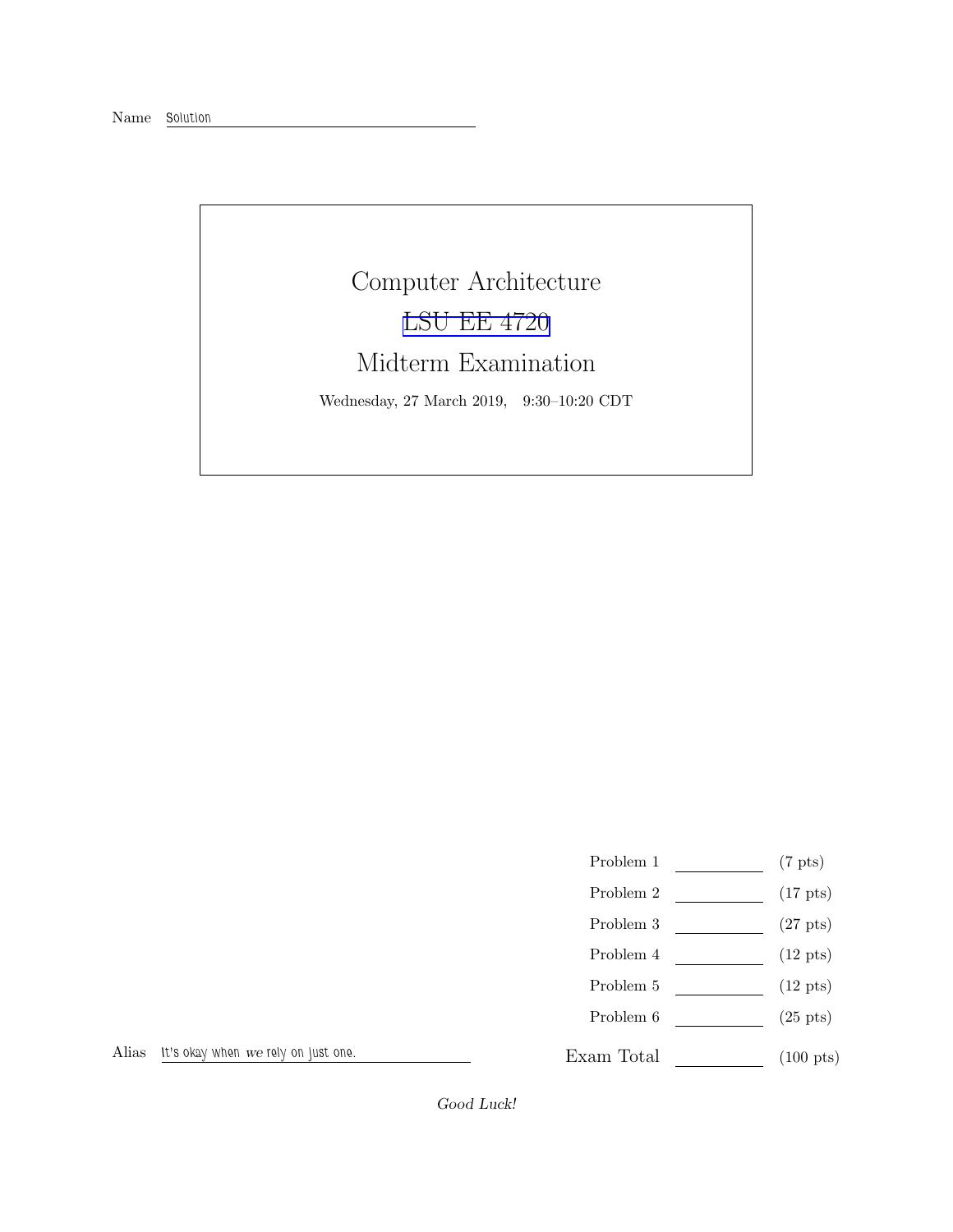Problem 1: [7 pts] The MIPS pipeline below implements a hypothetical MIPS  $\tilde{\Upsilon}$  instruction, the hardware for  $\check{\gamma}$ r is shown in blue. Don't confuse  $\check{\gamma}$ r with the existing MIPS jr instruction.



(a) The diagram shows a warning in red with lots of arrows and an explanation. Alas, the explanation is covered by the format immed box. Assume that the hardware for  $\frac{1}{2}r$  is correct. Then what can the warning be about?

## $\nabla$  Reason for warning:

The warning is probably about the critical path which passes through the IF-stage memory port. The address input to a memory port should be available at the beginning of a clock cycle but in the  $\frac{1}{T}r$  implementation the IF-stage memory port address is taken from the register file, and that adds too much to the critical path.

For the record, the text under the format immed box says, "Blah, blah, blah!!!".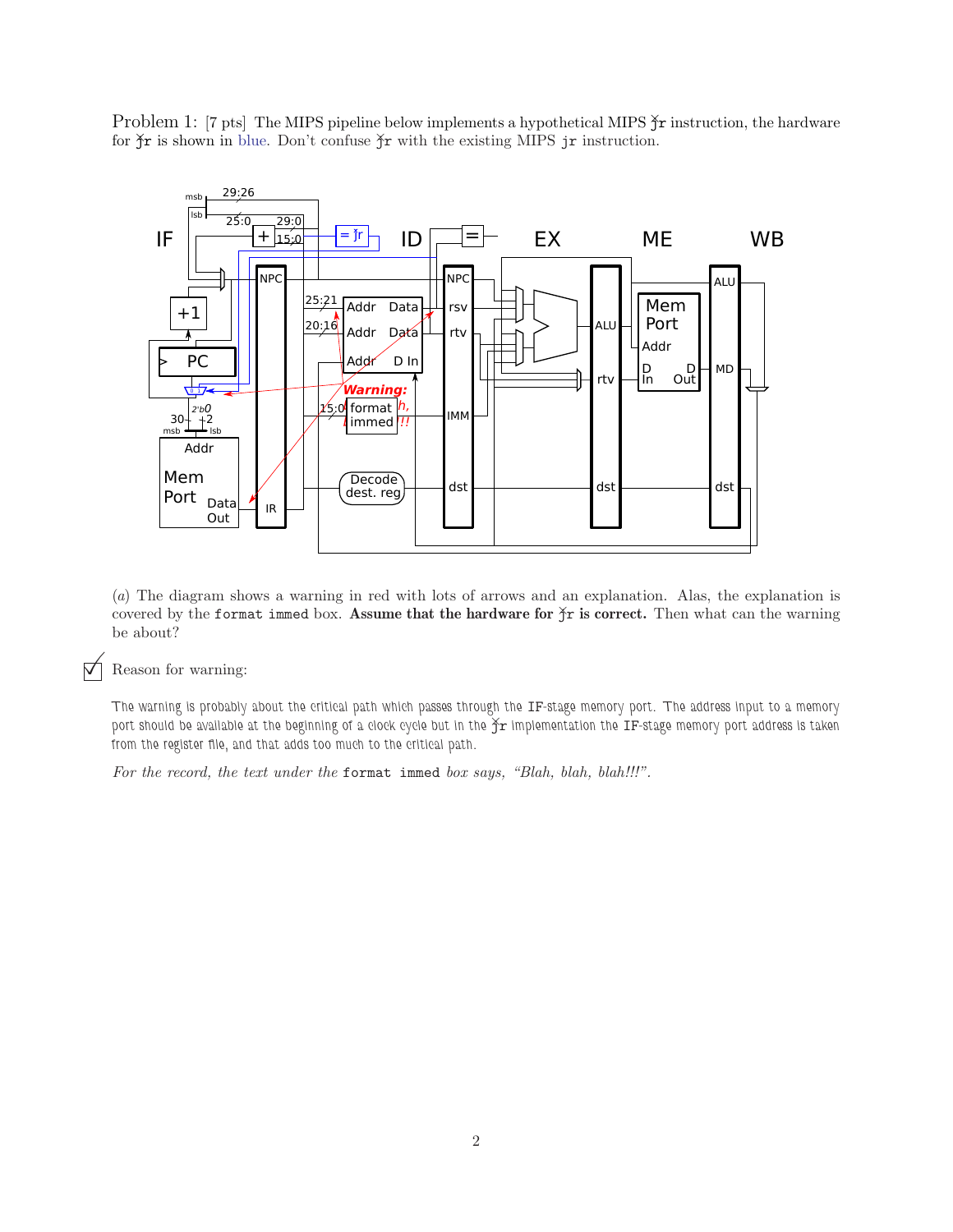Problem 1, continued: (b) Note: This part did not appear on the exam because the exam was already long enough. There are two differences between  $\tilde{f}r$  and jr. Fragment A, below, uses jr. Complete Fragment B so that it uses  $\tilde{\Upsilon}$ , making changes to account for these two differences. Fragment B must jump to the same location and perform the same computation as Fragment A. Register r9 can be used for intermediate values. Hint: The differences are when and where.



 $\triangledown$  Complete code, or for partial credit explain two differences.

Solution appears below, and the implementation of the ordinary  $\pi$  instruction is shown above in purple. The  $\pi$   $\pi$ 1 instruction jumps to the address in  $r1$  after the delay-slot instruction, in this case addi  $r2, r2, 4$ , is executed. The hardware in purple above shows the path used by the  $jr$  instruction. It carries  $rsv$  (the rs value, in the example the value of  $r1$ ) from the register file (in ID) to the PC mux (in IF). As is done with the branch and jump targets, the two least-significant bits of the rsv are not used since these will be zero for any valid instruction address. The  $\frac{X}{l}$ r1 instruction is different in two ways. First, it jumps to the address 4\*r1. That's because unlike the path used by jr, the two-least significant bits of the register value are retained and two zeros are prepended to the less-significant side at the input to the IF-stage memory port. The second difference is that the target address for  $\check\gamma_T$  is at the input to the memory port when  $\check\gamma_T$  is in ID, meaning that the target is in IF while the  $\check\gamma_T$  is in ID, and so the target is fetched one cycle earlier than  $jr$  (and one cycle earlier than the branch instructions). This also means that  $\hat{\jmath}r$  lacks a delay-slot.

So that Fragment B jumps to the same address as Fragment A, the address must be shifted right by two bits. Because  $\check{\jmath}r$  lacks a delay slot, the delay slot instruction for  $jr$ , addi, must be moved before the  $\sum r$ .

```
# Fragment A -- Uses jr. Don't modify it.
lw r1, 0(r6)
jr r1
addi r2, r2, 4
xor r3, r4, r5
# Fragment B -- \overrightarrow{\bigvee} Finish code below, use \overrightarrow{\uparrow} SOLUTION
lw r1, 0(r6) # Load address of instruction to jump to.
srl r1, r1, 2 # Divide address by 4.
addi r2, r2, 4 # \gammar lacks a delay slot, so move addi before \gammar
\gammar r1 # Jump to target
xor r3, r4, r5 # Not executed. (Unless reached by some other code.)
```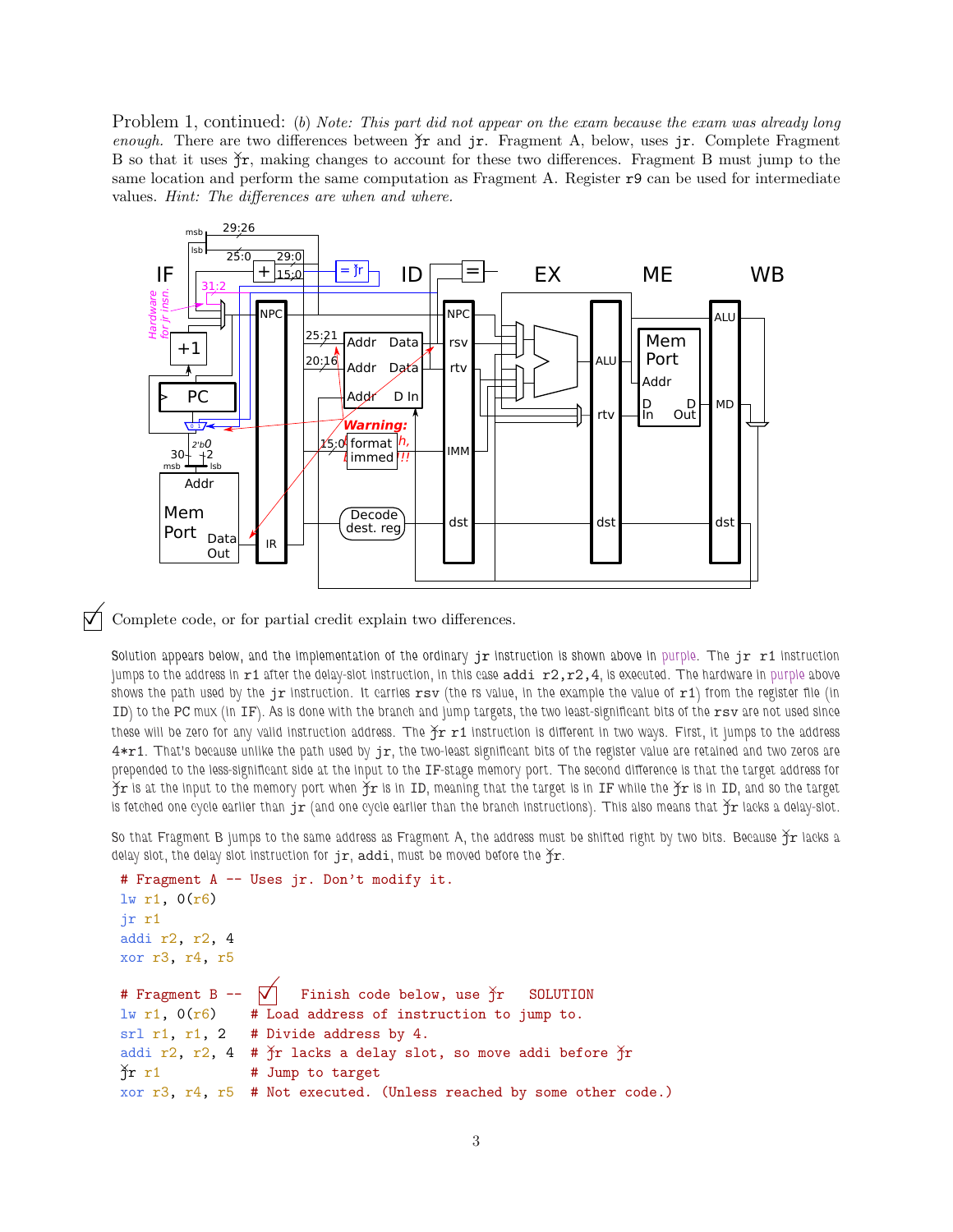Problem 2: [17 pts] The code below executes on the illustrated implementation. The implementation has hardware that enables the bne to avoid the stall, but that hardware is not shown.



(a) The illustration has several circled letters pointing to wires. In the diagram below show the values on those wires on each cycle the value is used.

 $\overrightarrow{p}$  Show values for  $\overrightarrow{p}$  A,  $\overrightarrow{p}$  B, and  $\overrightarrow{p}$  C, show these  $\overrightarrow{p}$  for each cycle used.

Solution appears below. In cycle 7 the B row (the immediate) shows the branch displacement, -6 instructions. For the C row it is important to show zeros for instructions that don't write a register, sw and bne.

| LOOP: # Cycle    |                   | $\mathbf 0$ |    | $\overline{2}$       | 3              | 4  | 5  | 6  |                | 8        | 9  | 10 | 11                     |  |
|------------------|-------------------|-------------|----|----------------------|----------------|----|----|----|----------------|----------|----|----|------------------------|--|
|                  | $1hu$ r1, $8(r2)$ | IF          | ID | ЕX                   | ME             | WB |    |    |                |          |    |    |                        |  |
|                  | addi r2, r2, 2    |             | ΙF | ID                   | ЕX             | ME | WВ |    |                |          |    |    |                        |  |
|                  | add r3, r1, r3    |             |    | ΙF                   | ID             | ЕX | ME | WB |                |          |    |    |                        |  |
|                  | sw r3, 12(r6)     |             |    |                      | ΙF             | ID | ЕX | МE | WB             |          |    |    |                        |  |
| $slt$ r5, r3, r4 |                   |             |    |                      |                | ΙF | ID | ЕX | ME             | WB       |    |    |                        |  |
| bne r5, r0 LOOP  |                   |             |    |                      |                |    | ΙF | ID | ЕX             | МE       | WB |    | # No stall? Next prob. |  |
| addi r6, r6, 4   |                   |             |    |                      |                | ΙF | ID | ЕX | ME             | WB       |    |    |                        |  |
| #                | Cycle             | $\mathbf 0$ |    | $\mathbf{2}^{\circ}$ | 3              | 4  | 5  | 6  | $\overline{7}$ | 8        | 9  | 10 | - 11                   |  |
| A:               |                   |             | 2  | $\overline{2}$       | $\mathbf{1}$   | 6  | 3  | 5  | 6              |          |    |    | # SOLUTION             |  |
| B:               |                   |             |    | 8                    | $\overline{2}$ |    | 12 |    | -6             | 4        |    |    | # SOLUTION             |  |
| C:               |                   |             |    |                      |                | 2  | 3  | 0  | 5              | $\Omega$ | 6  |    | # SOLUTION             |  |
|                  |                   |             |    |                      |                |    |    |    |                |          |    |    |                        |  |

(b) For each dependency below highlight, on the illustration, the multiplexor input that provides the bypassed value. Also indicate the cycle in which the bypass occurs.

 $\overrightarrow{\nabla}$  Dependence from lhu to add r3.  $\overrightarrow{\nabla}$  Cycle when bypass used. Dependence from add r3 to sw.  $\forall$  Cycle when bypass used.  $\forall$  Dependence from add r3 to slt.  $\forall$  Cycle when bypass used.

Solution appears in the implementation diagram in purple.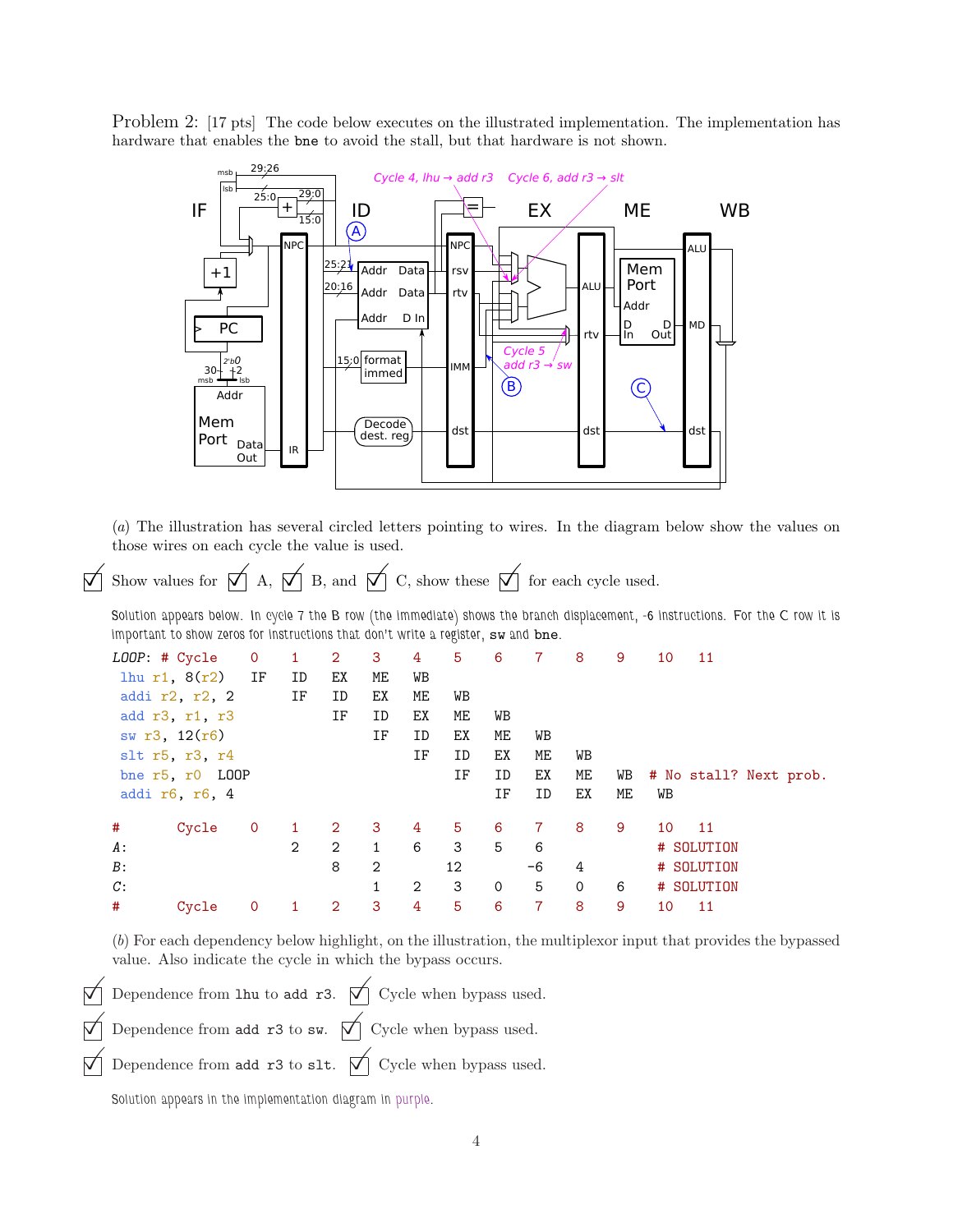Problem 3: [27 pts] In the previous problem the bne did not stall despite a dependence with slt. Code with a similar dependence appears below. Add hardware to the implementation below that correctly sets the Taken signal for such slt rX, rY, rZ to bne rX, r0 dependencies. Branches without the dependence should not be effected. Note that the result of slt is 0 or 1. Some useful hardware is shown in blue.

LOOP: # Cycle 0 1 2 3 4 5 6 slt r5, r3, r4 IF ID EX ME WB  $#$  Note: r5 is 0 or 1. bne r5, r0 LOOP IF ID EX ME WB addi r6, r6, 4 IF ID EX ME WB

 $\vec{\nabla}$  Add logic to set Taken correctly for the dependence described above.

Avoid costly solutions. No part of the solution should operate on 32 bits.

Check that the second branch register is  $r0. \nabla$  Branches without the dependence should not be effected.

Solution appears below in purple and orange. Sample instructions are shown in green. The inputs to the big AND gate from top to bottom check for the following: (1) that the instruction in ID is a bne, (2) that the rt register of the branch is  $r0$ , (3) that the rs register of the branch is the same as the destination register of the instruction in EX, (4) that the instruction in EX is an  $s1t$ , and (5) that the slt result is 1 (meaning that the condition is true).

To reduce hardware cost the logic checks whether  $rt=0$  (a 5-bit comparison) rather than  $rtv=0$  (a 32-bit comparison).

Note: The following is the solution to 2019 Homework 5 Problem 2. If the slt/bne dependence is detected then the branch taken condition computed using  $rsv$  and  $rtv$  (using the  $\boxed{=}$  logic) needs to be ignored. To do so a new bubbled input, shown in orange, has been added to the AND gate computing the bne taken condition. That input only checks for the dependence (ID-stage rs with EX-stage destination). (It doesn't matter what instruction is in the EX stage, if there's a dependence that taken signal should be suppressed.)

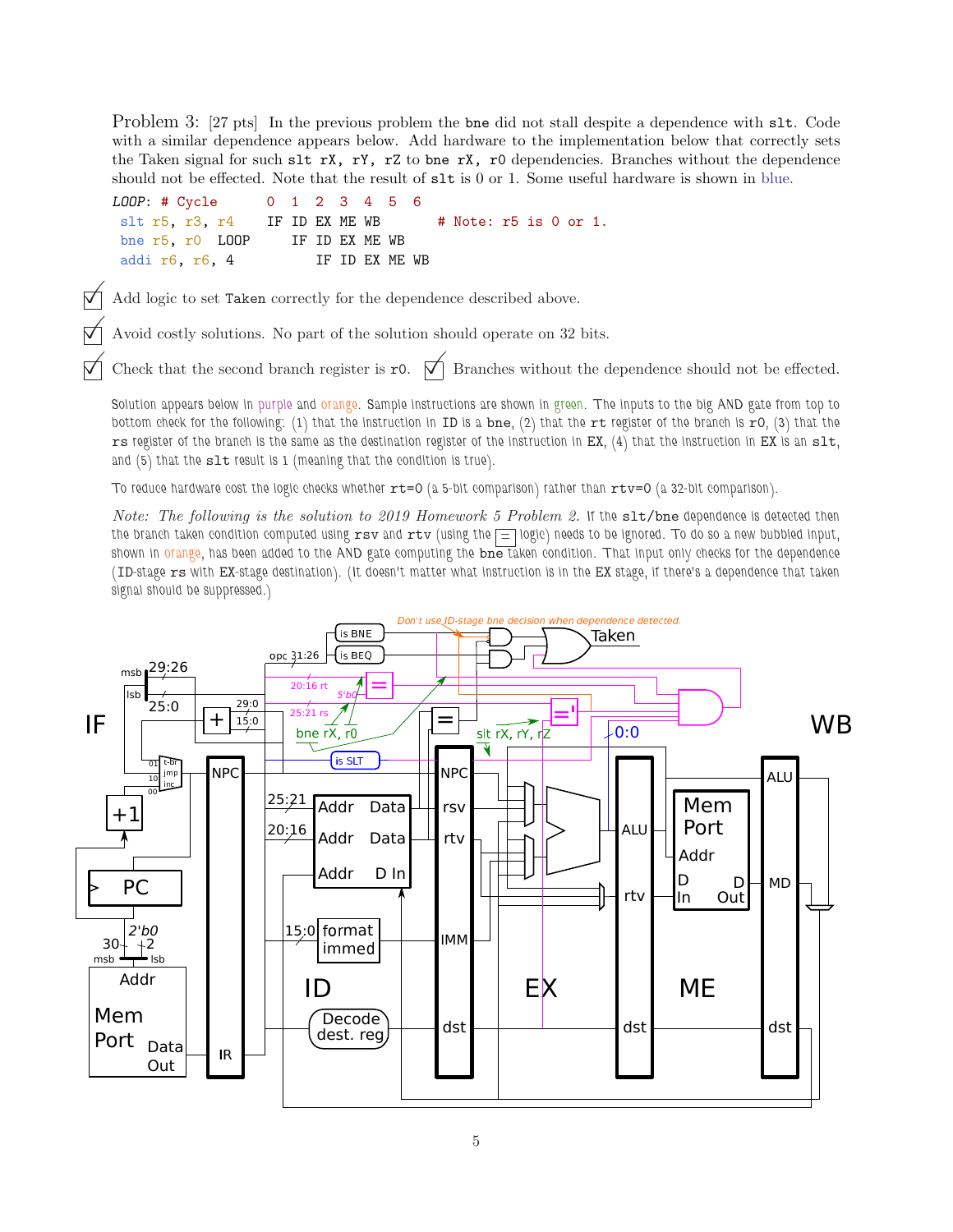Problem 4: [12 pts] The loop below writes zeros to a range of memory.

```
# Call Value: r1 is address of the start of the region to zero.
# Call Value: r3 is the number of bytes to zero.
add r2, r1, r3 # Memory location at which to stop.
 addi r2, r2, -1
LOOP:
 sb r0, 0(r1)
bne r1, r2, LOOP
addi r1, r1, 1
```
(a) Compute the rate that it zeros memory when it runs on our bypassed 5-stage pipeline. Use an appropriate unit.

Rate at which loop above copies data.

Short answer: Rate is  $1/(7-3) = .25$  bytes per cycle.

Appearing below is a pipeline diagram showing the execution of the loop. The first iteration completes without a stall, but the dependence from the addi to the bne causes a one-cycle stall on subsequent iterations. The time for the second iteration is  $7-3=4\,\rm{cyc}$  and we can expect subsequent iterations to also take 4 cycles. Since only one byte is zeroed the rate is  $\frac{1}{4}\frac{B}{\rm{cyc}}$ .

```
# SOLUTION
LOOP: # Cycle 0 1 2 3 4 5 6 7 8 9 10 11 12 13 14
sb r0, 0(r1) IF ID EX ME WB
bne r1, r2, LOOP IF ID EX ME WB
addi r1, r1, 1 IF ID EX ME WB
LOOP: # Cycle 0 1 2 3 4 5 6 7 8 9 10 11 12 13 14
sb r0, 0(r1) IF ID EX ME WB
bne r1, r2, LOOP IF ID \rightarrow EX ME WB
addi r1, r1, 1 IF \rightarrow ID EX ME WBLOOP: # Cycle 0 1 2 3 4 5 6 7 8 9 10 11 12 13 14
sb r0, 0(r1) IF ID EX ME WB
bne r1, r2, LOOP IF ID \rightarrow EX ME WB
addi r1, r1, 1 IF \rightarrow ID EX ME WB
```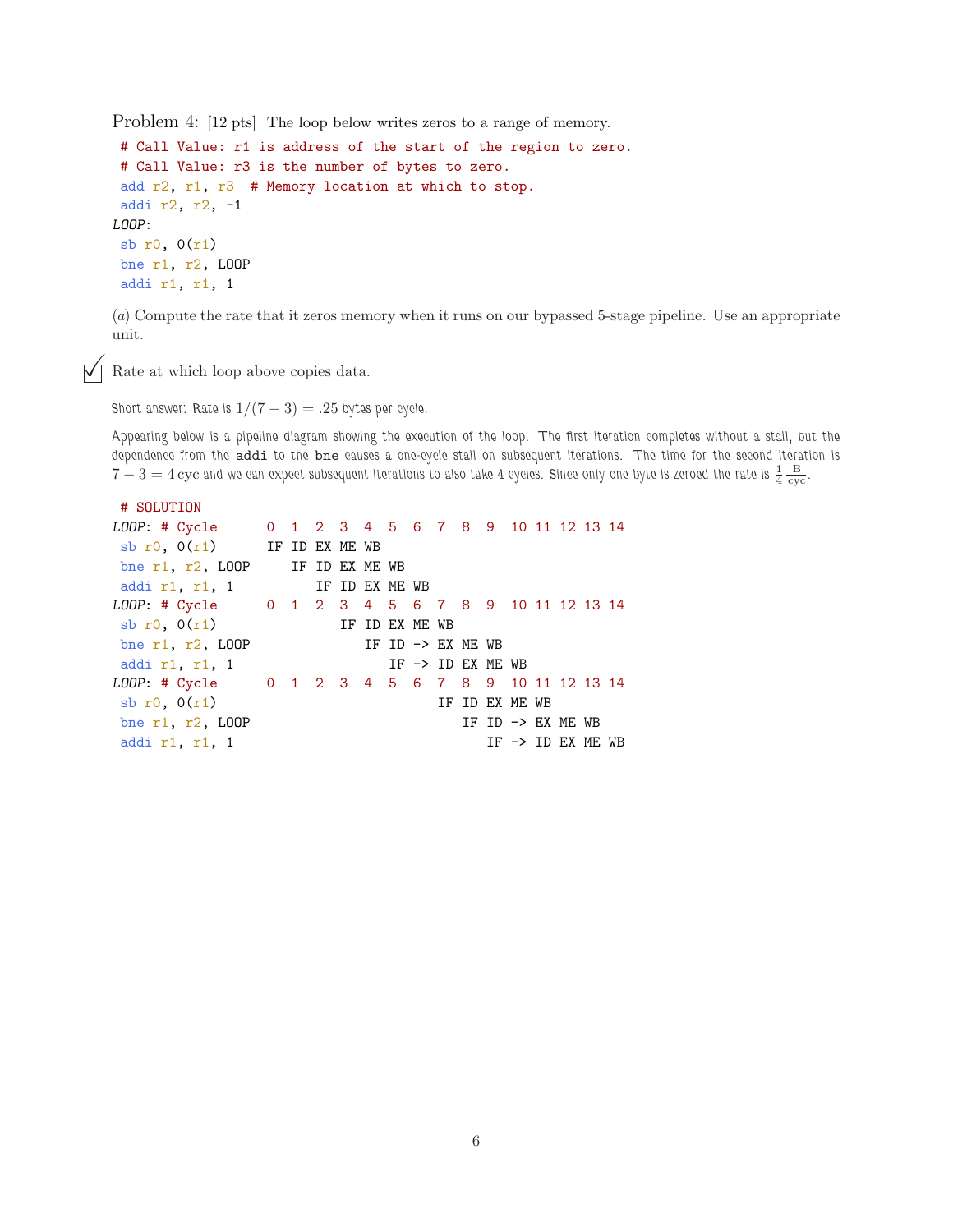(b) Apply loop unrolling and make other changes so that the code writes at the rate of two bytes per clock cycle, assuming favorable values of r1 and r3. State those assumptions.

Show unrolled loop and make other changes for 2 byte per cycle copy.

Short Answer: The unrolled loop appears below.

Explanation: To increase the rate at which memory is zeroed two sw instructions are used instead of one sb. The second sw uses an offset of 4, avoiding the need for a second addi instruction. Since the loop body has one more instruction than the original loop the branch does not need to stall, so the loop still takes 4 cycles per iteration. The loop zeroes memory at the rate of  $8/4 = 2$  bytes per cycle.

```
Assumption about r1: is a multiple of 4. (See below)
```

```
Assumption about r3: is a multiple of 8. (See below)
```
Because the base address of  $1w$  must be 4-byte aligned,  $r1$  must be a multiple of 4. Because the address  $(r1)$  is incremented by 8 each iteration, the number of bytes to zero must be a multiple of 8.

```
# Call Value: r1 is address of the start of the region to zero.
# Call Value: r3 is the number of bytes to zero.
add r2, r1, r3
# SOLUTION - Code
addi r2, r2, -8
LOOP:
sw r0, 0(r1)
sw r0, 4(r1)bne r1, r2, LOOP
addi r1, r1, 8
# Execution of solution code.
#
add r2, r1, r3 IF ID EX ME WB
addi r2, r2, -8 IF ID EX ME WB
LOOP: # Cycle 0 1 2 3 4 5 6 7 8 9 10 11 Time: 6-2 = 4 cycles
sw r0, O(r1) IF ID EX ME WB
sw r0, 4(r1) IF ID EX ME WB
bne r1, r2, LOOP IF ID EX ME WB
addi r1, r1, 8 IF ID EX ME WB
LOOP: # Cycle 0 1 2 3 4 5 6 7 8 9 10 11 12 13
\text{sw } \text{r0}, 0(\text{r1}) IF ID EX ME WB
sw r0, 4(r1) IF ID EX ME WB
bne r1, r2, LOOP IF ID EX ME WB
addi r1, r1, 8 IF ID EX ME WB
LOOP: # Cycle 0 1 2 3 4 5 6 7 8 9 10 11 12 13
```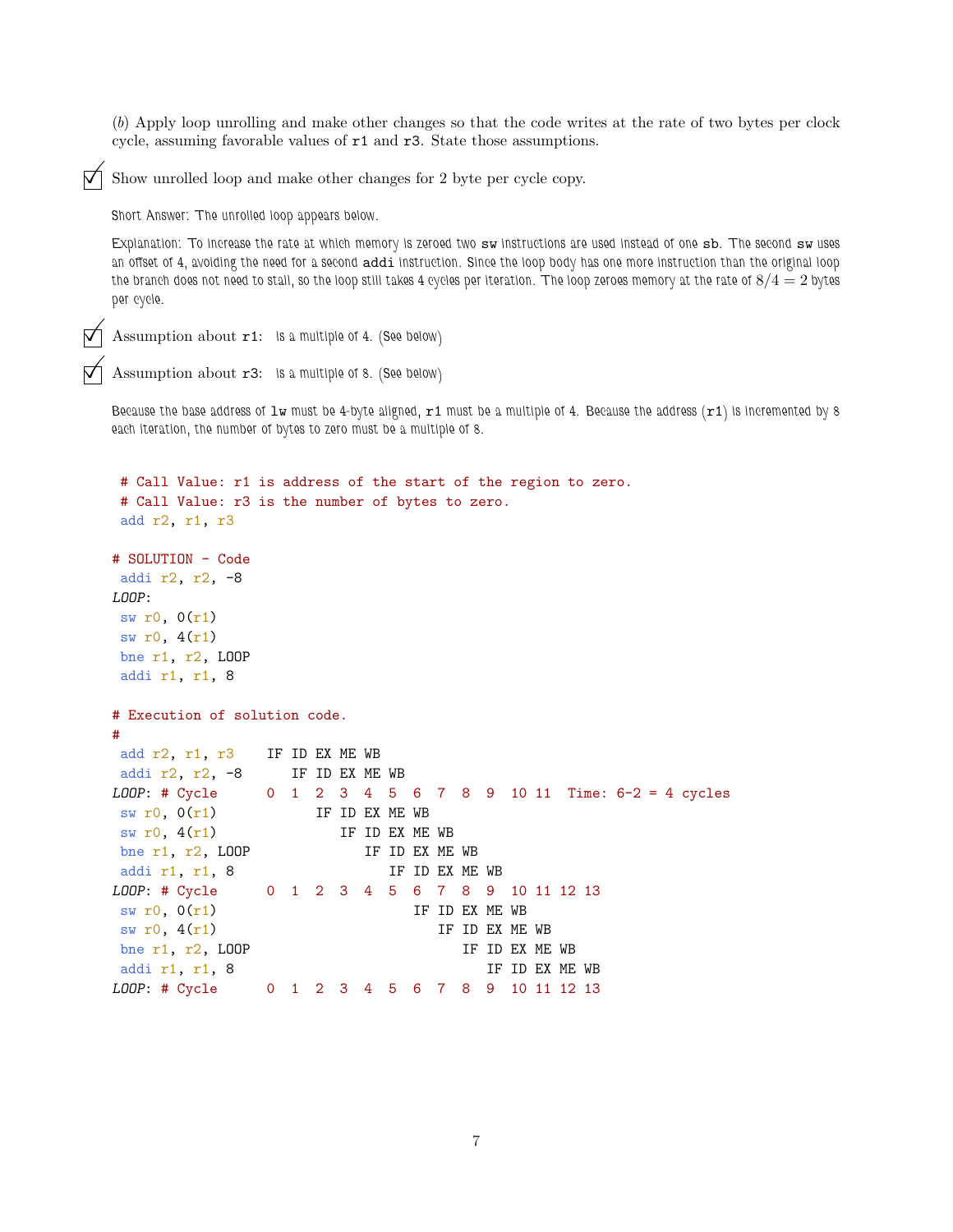Problem 5: [12 pts] The MIPS code below adds an integer value loaded from memory to the constant  $\pi$ .

(a) Suppose no other instructions needed the value of a0 that was loaded. Modify the code to use fewer instructions.

Use fewer instructions.

Solution appears below. Since the value loaded into a0 is only used by the FP code, it would be more efficient to load it into a FP register (using lwc1) and so avoid the need of an mtc1 instruction to move the value from a0 to a FP register.

```
.data
famous_constant: # 0x10010300
        .float 3.141592654
        .text
pie:
       # lw $a0, 0($t2) # SOLUTION - Replace lw ..
       lwc1 $f1, 0($t2) # .. with a lwc1
       lui $t0, 0x1001
       lwc1 $f0, 0x300($t0)
       # mtc1 $f1, $a0 # SOLUTION - Remove mtc1, since val already in f1.
        cvt.s.w $f2, $f1
       add.s $f3, $f0, $f2
```
(b) Modify the code below so that it would run correctly if a0 were a floating-point value. Also use fewer instructions.

Fix code so it works correctly if a0 is FP.

Solution appears below. Since the loaded value is already FP there is no need for the conversion instruction, cvt.s. As in the previous problem, the value is loaded directly into a FP register, avoiding a need for the  $mtc1$ .

```
.data
famous_constant: # 0x10010300
        .float 3.141592654
        .text
pie:
       # lw $a0, 0($t2) # a0 is FP! \sqrt{ } Fix code below for FP a0.
       lwc1 $f2, 0($t2) # SOLUTION: Replace lw with lwc1.
       lui $t0, 0x1001
       lwc1 $f0, 0x300($t0)
       # mtc1 $f1, $a0 # SOLUTION - Don't need move insn, val in a FP reg.
       # cvt.s.w $f2, $f1 # SOLUTION - Don't need convert, it's already in FP repr.
       add.s $f3, $f0, $f2
```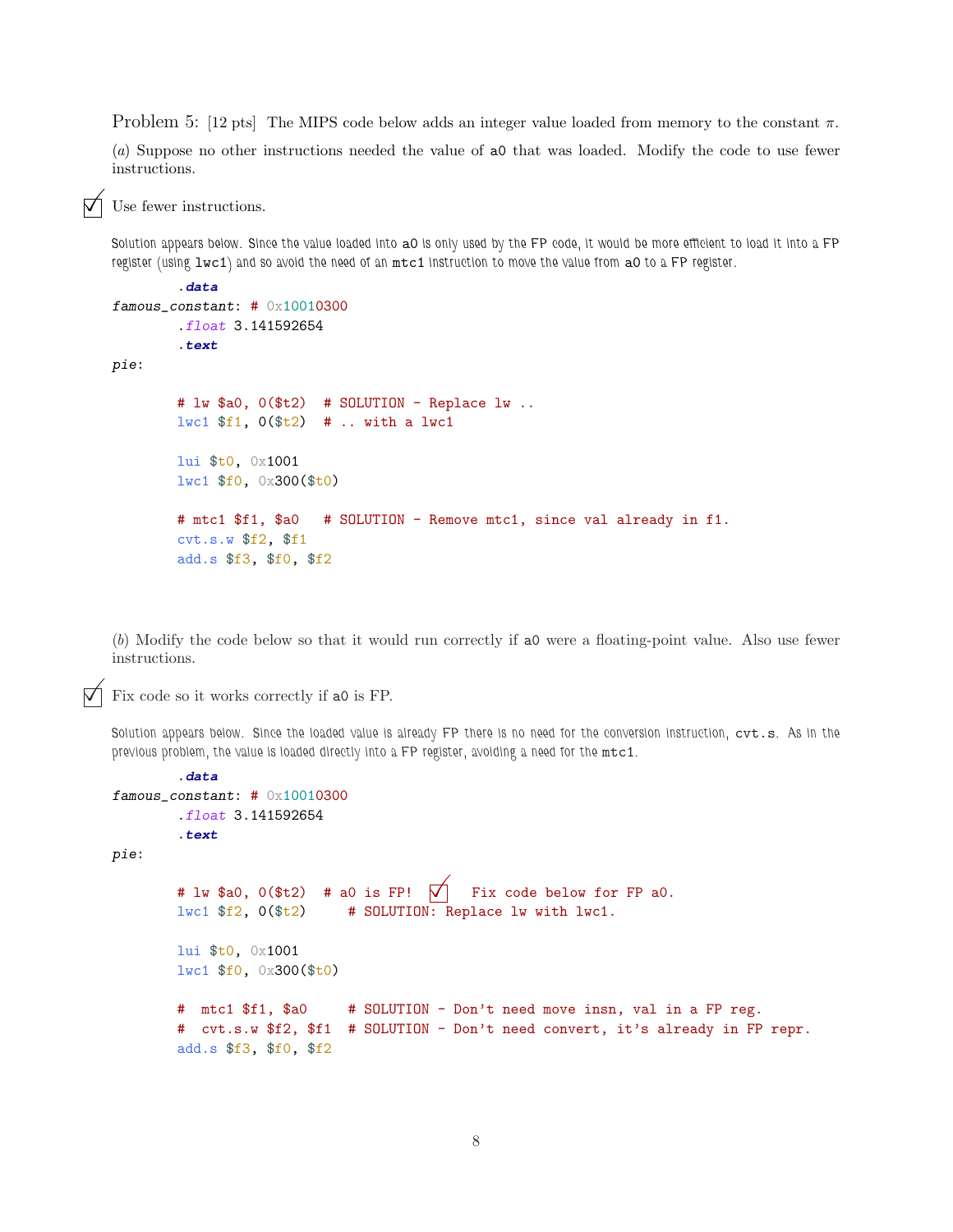Problem 6: [25 pts] Answer each question below.

(a) SPARC divides the 32 integer registers an instruction can access into four groups, %l0 to %l7, %g0 to %g7, %o0 to %o7, and %i0 to %i7. The names reflect how they might be used in programs, and how SPARC's register windowing feature affects them when save and restore instructions are executed. Explain what the first letter of each group stands for. Explain what happens to the values in those registers when save or restore instruction is executed.

 $\nabla$  Word that 1, g, o, and i each stand for. They are: local, global, output, input. What happens to values on a save or restore.

Values in the global (g) registers aren't changed by save and restore. FINISH.

(b) Instructions like addi r1, r1, 1 occur frequently in programs. For this add-one-to-a-register operation CISC ISAs have a specialized instruction, for example inc r1. MIPS lacks such an increment instruction.

Why do MIPS and other RISC ISAs lack such an instruction?

Because there would be no benefit to having an inc instruction. The addi instruction would do exactly the same thing. Furthermore, a new inc instruction would require a new opcode, and there are only a limited number of opcodes, so such an opcode would be wasted.

Why do CISC ISAs have such an instruction?

 $\nabla$  What is the benefit that RISC ISAs don't realize?

Short Answer: A CISC inc instruction would be shorter than a CISC add instruction, and so programs using inc would be shorter.

Explanation: CISC ISAs have variable-length instructions. So an inc r1 instruction would take less space than an addi r1, r1, 1 since there would be no need to specify the increment amount (it's always 1) and there would be no need to list a separate source and destination registers (since they'd be the same).

(c) A CPU design team has an area budget that they can use for bypass paths. There's not enough area for all the bypass paths they'd like. They are simulating these design alternatives to determine which is best.

Explain the role that the compiler people have in this process.

Role for compiler writers in deciding on bypass paths.

They need to provide back-ends for each alternative design that optimizes taking into account the bypass paths they provide. By doing so compiled code would have fewer stalls than a compiler that optimized for an old design. This would enable the team to properly assess how well each set of bypass paths performs.